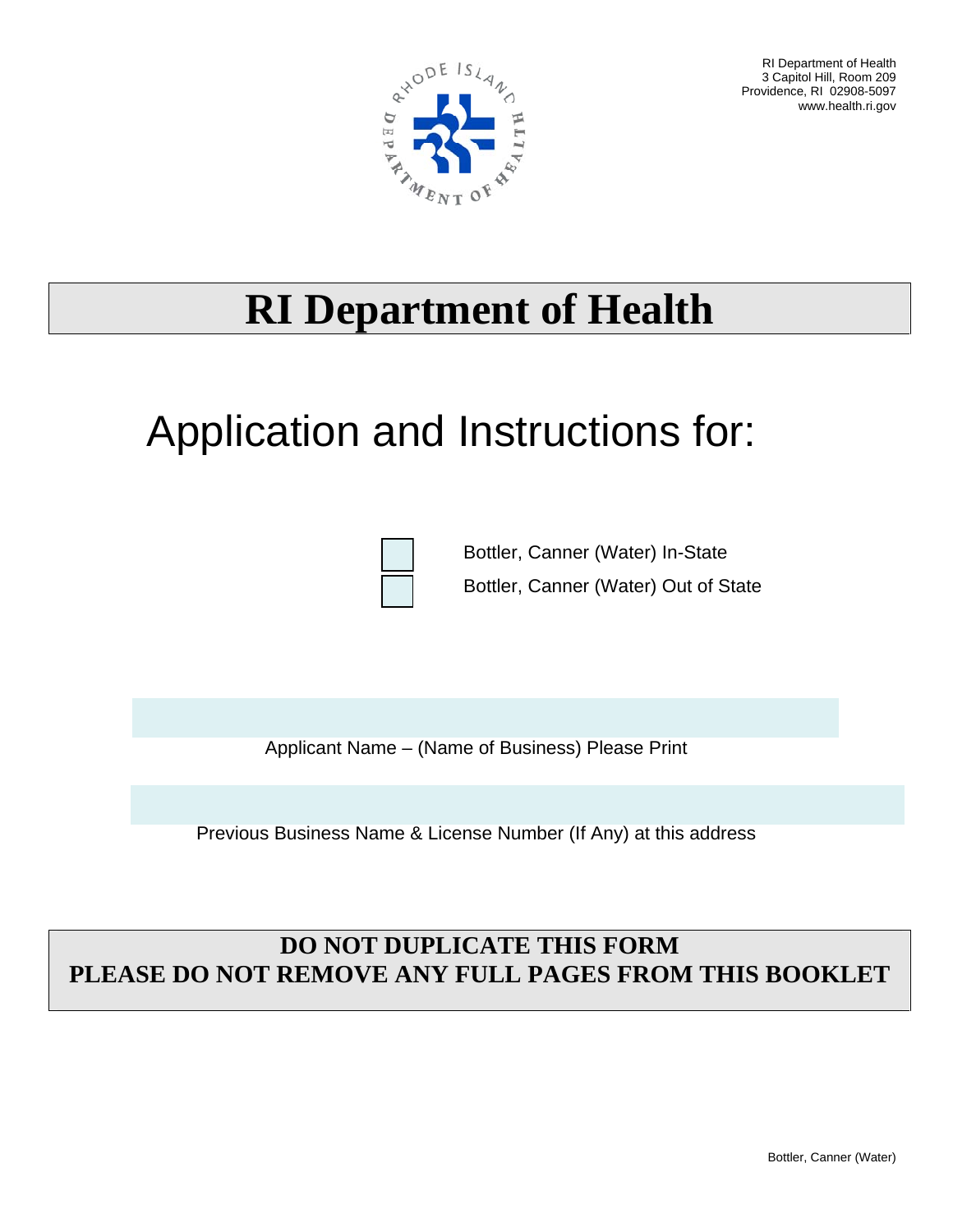## INSTRUCTIONS

- Registration shall be based upon **Satisfactory Compliance** with all applicable laws and regulations. Regulations can be obtained on our website at: [health.ri.gov/programs/bottledwater](https://health.ri.gov/programs/bottledwater)
- Registration forms must be either typed or legibly printed using a ball point pen, except signatures, which must be written in ink. Please answer all questions. Do not leave blanks. Incomplete applications will be returned to you and your license/permit will not be issued.
- Attach a check/money order to the front of this application and mail to:

Rhode Island Department of Health Center for Drinking Water Quality Room 209 - 3 Capitol Hill Providence, RI 02908-5097

• Make your check/money order payable to "General Treasurer, State of Rhode Island". Do not send cash. A receipt or cancelled check does not guarantee licensure.

### **Application Fees:**

### **Bottler, Canner (Water) In State/Out of State \$550.00**

- If you have any questions concerning this application, call the Department of Health, Center for Drinking Water Quality at (401) 222-6867.
- Licensure application materials are public records as mandated by Rhode Island law and may be available to the public, unless otherwise prohibited by State or Federal Law.
- Please make a photocopy of your entire completed application for your records before mailing to the office. The office is not responsible for providing you with a photocopy of your application.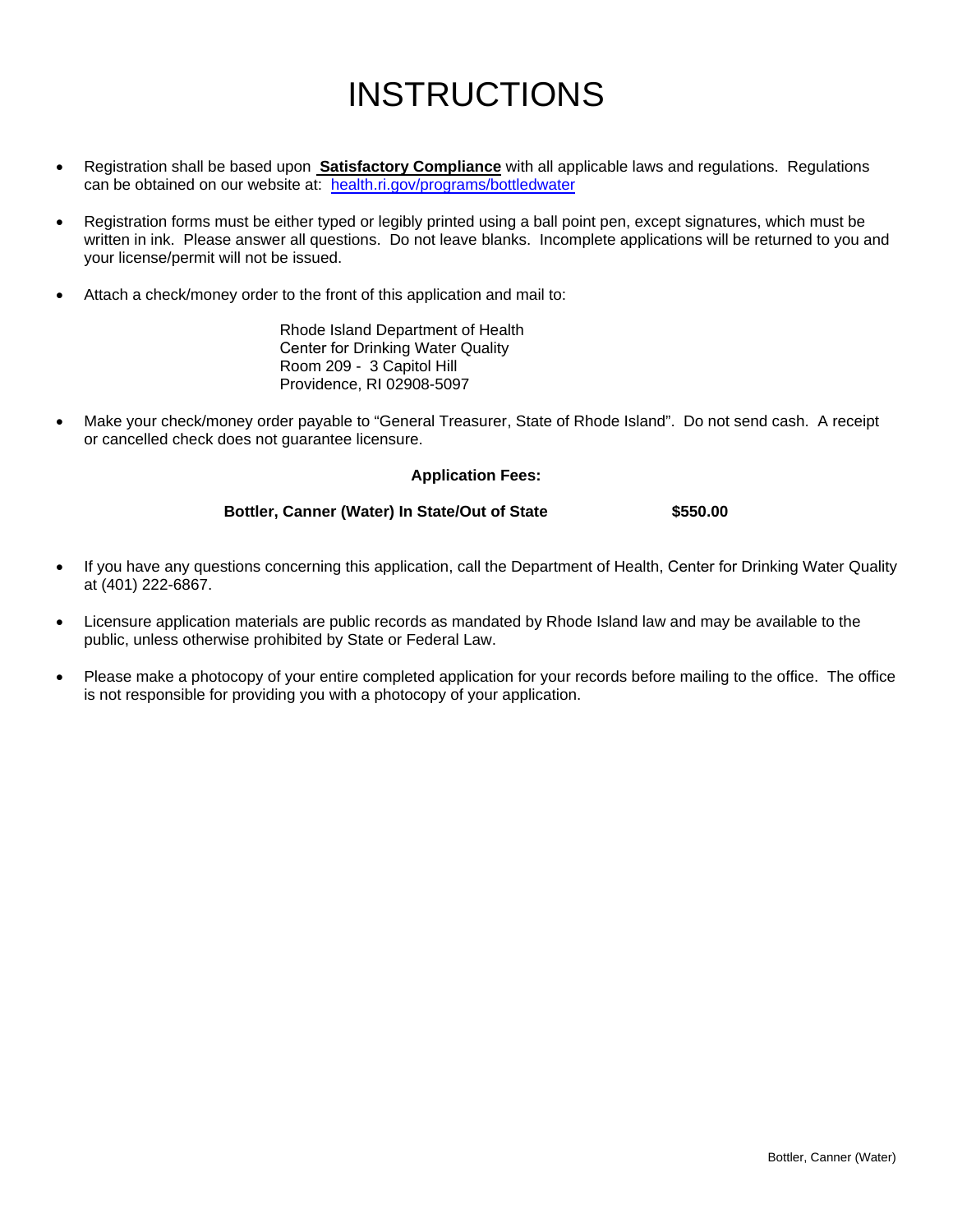| State of Rhode Island<br>Department of Health - Center for Drinking Water Quality                                                                                                                                     |                                                                                                                                                  |                                                                                       |                    |
|-----------------------------------------------------------------------------------------------------------------------------------------------------------------------------------------------------------------------|--------------------------------------------------------------------------------------------------------------------------------------------------|---------------------------------------------------------------------------------------|--------------------|
| <b>Name of Business:</b><br>Please provide the name of<br>the facility (as known to the<br>public) for which you are<br>applying for this license.                                                                    | Name:                                                                                                                                            |                                                                                       |                    |
| <b>Contact Person:</b><br>Please provide the name and<br>telephone number of a<br>person we can contact<br>concerning this facility.                                                                                  | Name:<br><b>First Name</b><br>Prefix<br>(Mr/Mrs/Dr.)<br>Phone Number:                                                                            | Last Name                                                                             | Suffix<br>(Jr/III) |
| <b>Facility Mailing Information:</b><br>Please provide the mailing<br>information for all<br>communication regarding this<br>license.                                                                                 | Address Line 1<br>Address Line 2<br>Address Line 3<br>Address City, State, ZipCode<br><b>Address Country</b><br>Phone:<br>Fax:<br>Email Address: |                                                                                       |                    |
| <b>Facility Location</b><br>Information:<br>Please provide the location<br>information regarding this<br>license.                                                                                                     | Address Line 1<br>Address Line 2<br>Address Line 3<br>Address City, State, ZipCode<br>Address Country<br>Phone:<br>Fax:<br>Email Address:        |                                                                                       |                    |
| <b>Ownership Type:</b><br>Please check ONE                                                                                                                                                                            | Corporation<br><b>Governmental Entity</b><br>Partnership<br>Partner                                                                              | <b>Limited Liability Company</b><br>Sole Proprietorship<br><b>Limited Partnership</b> |                    |
| <b>Ownership Information:</b><br>Please provide ownership<br>information for the Sole<br>Proprietorship, Partnership,<br>Limited Partnership,<br>Corporation, Limited Liability<br>Company or Governmental<br>Entity. | Name:<br>DBA:                                                                                                                                    |                                                                                       |                    |